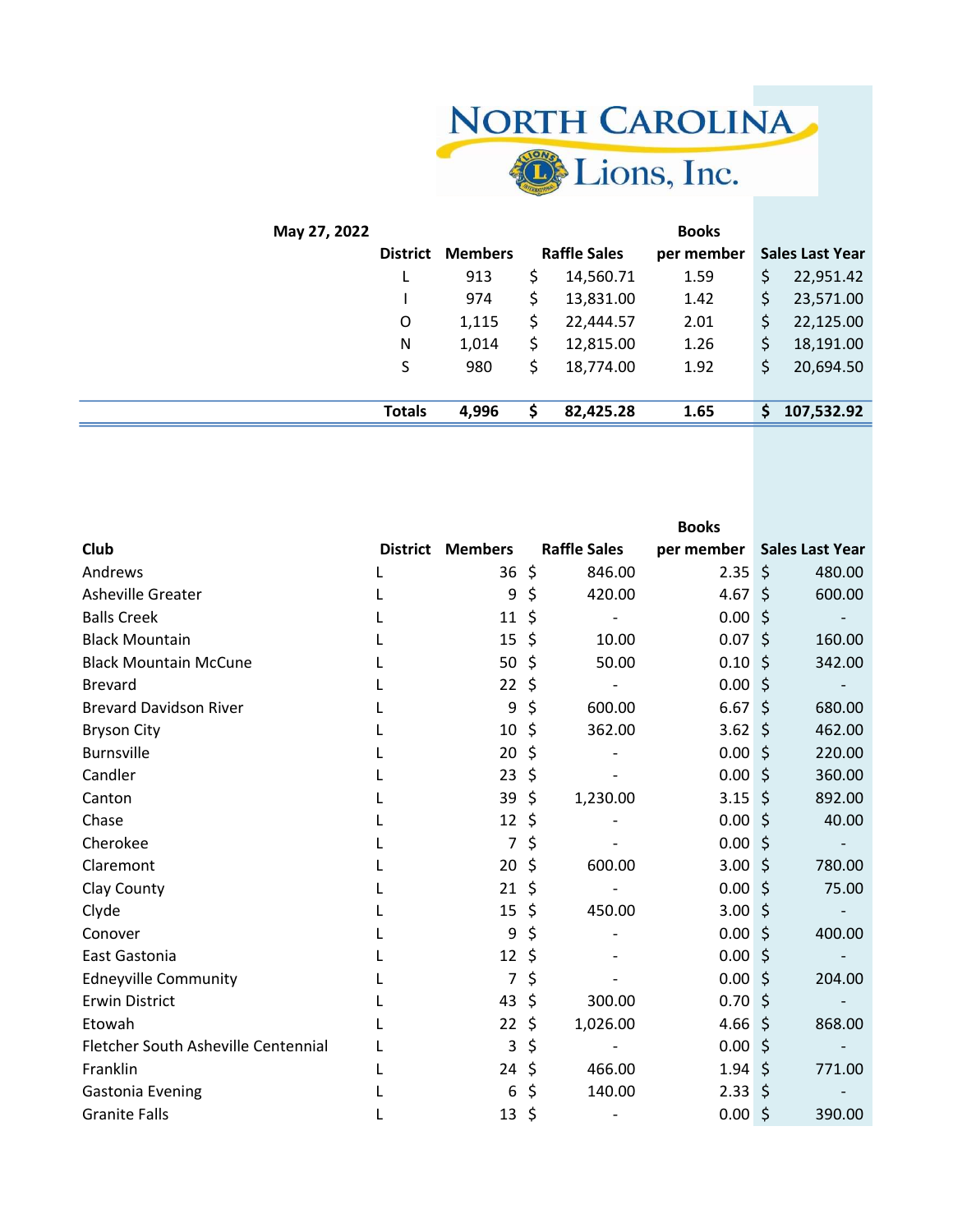| 46<br>1.82<br>Hendersonville<br>\$<br>837.00<br>$\zeta$<br>1,730.00<br>\$<br>1.43<br>\$<br>30.00<br>Hildebran<br>7<br>100.00<br>\$<br>0.00<br>\$<br><b>Hot Springs</b><br>24<br>\$<br>Hudson<br>19<br>0.31<br>\$<br>59.00<br>\$<br>1,150.00<br>$\zeta$<br>960.00<br>Lake Lure<br>31<br>3.71<br>Lincolnton<br>15<br>\$<br>552.00<br>3.68<br>\$<br>1,032.00<br>\$<br>6.94<br>$\zeta$<br>Long View<br>17<br>1,179.71<br>3,758.42<br>L<br>19<br>\$<br>0.00<br>$\zeta$<br>Maggie Valley<br>\$<br>120.00<br>\$<br>Marion<br>17<br>0.71<br>210.00<br>Mars Hill<br>10<br>\$<br>0.00<br>$\zeta$<br>$\zeta$<br><b>Mills River</b><br>16<br>\$<br>1.71<br>262.00<br>274.00<br>\$<br>$\zeta$<br>0.00<br>72.00<br>Mount Holly<br>4<br>L<br>\$<br>0.00<br>\$<br><b>Mountain Home</b><br>6<br>\$<br>210.00<br>3.00<br>7<br>\$<br>Newton<br>L<br>\$<br>490.00<br>$\zeta$<br>830.00<br>Pisgah Forest<br>13<br>3.77<br>\$<br><b>Rutherford College</b><br>16<br>\$<br>316.00<br>1.98<br>680.00<br>Rutherfordton<br>\$<br>530.00<br>3.12<br>$\zeta$<br>672.00<br>17<br>\$<br>8<br>120.00<br>1.50<br>\$<br>120.00<br>Saint Stephens<br>Sand Hill<br>\$<br>0.00<br>15<br>\$<br>Shelby<br>0.00<br>$\zeta$<br>15<br>\$<br>410.00<br>$\zeta$<br>Sherrills Ford<br>15<br>\$<br>863.00<br>5.75<br>2,837.00<br><b>Spruce Pine</b><br>\$<br>60.00<br>0.86<br>\$<br>62.00<br>7<br>\$<br>\$<br>0.00<br>90.00<br>Swannanoa Valley L C<br>4<br>\$<br>Sylva Cullowhee<br>48.00<br>0.48<br>$\zeta$<br>36.00<br>10<br>$\zeta$<br>Valdese<br>15<br>\$<br>302.00<br>2.01<br>376.00<br>10<br>\$<br>3.10<br>$\zeta$<br><b>Valley Springs</b><br>310.00<br>470.00<br>360.00<br>3.00<br>390.00<br>12<br>\$<br>\$<br>Waynesville<br>Weaverville<br>\$<br>180.00<br>0.78<br>\$<br>200.00<br>23<br>0.00<br>West Hickory VIP<br>\$<br>26<br>\$<br>\$<br>\$<br>L Misc<br>$\pmb{0}$<br>#DIV/0!<br><b>Totals</b><br>$913$ \$<br>14,560.71<br>$1.59$ \$<br>22,951.42<br>$2.81 \;$ \$<br>Bethlehem<br>\$<br>590.00<br>21<br>1,024.00<br>$20 \pm$<br>465.00<br>$2.33 \; \xi$<br>350.00<br>Boone<br>$\overline{7}$<br>0.00%<br><b>Charlotte Central</b><br>\$<br><b>Charlotte Southern</b><br>$1.00 \pm$<br>12, 5<br>120.00<br>180.00<br>Churchland<br>9<br>\$<br>0.00%<br>$1.24$ \$<br>29, 5<br>Cleveland<br>360.00<br>900.00<br>$26 \; \text{$}$<br>2.00%<br>Concord<br>520.00<br>870.00<br><b>Creston Riverview</b><br>12<br>0.00%<br>\$<br>$24 \;$ \$<br>0.00%<br>Davidson<br>830.00<br>Davis Townsend<br>19<br>$0.95$ \$<br>\$<br>180.00<br>316.00<br>$34 \;$ \$<br>$1.72 \div$<br>585.00<br>Denton<br>687.00<br>$2.31 \; \simeq$<br>60.00<br>Derita<br>13<br>\$<br>300.00<br>Dobson<br>23<br>\$<br>170.00<br>$0.74 \; \text{S}$<br>87.00<br>Elkin<br>7 <sup>7</sup><br>\$<br>$0.00$ \$ | <b>Haw Creek</b> | 11 | \$ | 0.00 <sub>1</sub> | \$ |
|------------------------------------------------------------------------------------------------------------------------------------------------------------------------------------------------------------------------------------------------------------------------------------------------------------------------------------------------------------------------------------------------------------------------------------------------------------------------------------------------------------------------------------------------------------------------------------------------------------------------------------------------------------------------------------------------------------------------------------------------------------------------------------------------------------------------------------------------------------------------------------------------------------------------------------------------------------------------------------------------------------------------------------------------------------------------------------------------------------------------------------------------------------------------------------------------------------------------------------------------------------------------------------------------------------------------------------------------------------------------------------------------------------------------------------------------------------------------------------------------------------------------------------------------------------------------------------------------------------------------------------------------------------------------------------------------------------------------------------------------------------------------------------------------------------------------------------------------------------------------------------------------------------------------------------------------------------------------------------------------------------------------------------------------------------------------------------------------------------------------------------------------------------------------------------------------------------------------------------------------------------------------------------------------------------------------------------------------------------------------------------------------------------------------------------------------------------------------------------------------------------------------------------------------------------------------------------------------------------------------------------------------------------------------------------------------------------------------------------------|------------------|----|----|-------------------|----|
|                                                                                                                                                                                                                                                                                                                                                                                                                                                                                                                                                                                                                                                                                                                                                                                                                                                                                                                                                                                                                                                                                                                                                                                                                                                                                                                                                                                                                                                                                                                                                                                                                                                                                                                                                                                                                                                                                                                                                                                                                                                                                                                                                                                                                                                                                                                                                                                                                                                                                                                                                                                                                                                                                                                                          |                  |    |    |                   |    |
|                                                                                                                                                                                                                                                                                                                                                                                                                                                                                                                                                                                                                                                                                                                                                                                                                                                                                                                                                                                                                                                                                                                                                                                                                                                                                                                                                                                                                                                                                                                                                                                                                                                                                                                                                                                                                                                                                                                                                                                                                                                                                                                                                                                                                                                                                                                                                                                                                                                                                                                                                                                                                                                                                                                                          |                  |    |    |                   |    |
|                                                                                                                                                                                                                                                                                                                                                                                                                                                                                                                                                                                                                                                                                                                                                                                                                                                                                                                                                                                                                                                                                                                                                                                                                                                                                                                                                                                                                                                                                                                                                                                                                                                                                                                                                                                                                                                                                                                                                                                                                                                                                                                                                                                                                                                                                                                                                                                                                                                                                                                                                                                                                                                                                                                                          |                  |    |    |                   |    |
|                                                                                                                                                                                                                                                                                                                                                                                                                                                                                                                                                                                                                                                                                                                                                                                                                                                                                                                                                                                                                                                                                                                                                                                                                                                                                                                                                                                                                                                                                                                                                                                                                                                                                                                                                                                                                                                                                                                                                                                                                                                                                                                                                                                                                                                                                                                                                                                                                                                                                                                                                                                                                                                                                                                                          |                  |    |    |                   |    |
|                                                                                                                                                                                                                                                                                                                                                                                                                                                                                                                                                                                                                                                                                                                                                                                                                                                                                                                                                                                                                                                                                                                                                                                                                                                                                                                                                                                                                                                                                                                                                                                                                                                                                                                                                                                                                                                                                                                                                                                                                                                                                                                                                                                                                                                                                                                                                                                                                                                                                                                                                                                                                                                                                                                                          |                  |    |    |                   |    |
|                                                                                                                                                                                                                                                                                                                                                                                                                                                                                                                                                                                                                                                                                                                                                                                                                                                                                                                                                                                                                                                                                                                                                                                                                                                                                                                                                                                                                                                                                                                                                                                                                                                                                                                                                                                                                                                                                                                                                                                                                                                                                                                                                                                                                                                                                                                                                                                                                                                                                                                                                                                                                                                                                                                                          |                  |    |    |                   |    |
|                                                                                                                                                                                                                                                                                                                                                                                                                                                                                                                                                                                                                                                                                                                                                                                                                                                                                                                                                                                                                                                                                                                                                                                                                                                                                                                                                                                                                                                                                                                                                                                                                                                                                                                                                                                                                                                                                                                                                                                                                                                                                                                                                                                                                                                                                                                                                                                                                                                                                                                                                                                                                                                                                                                                          |                  |    |    |                   |    |
|                                                                                                                                                                                                                                                                                                                                                                                                                                                                                                                                                                                                                                                                                                                                                                                                                                                                                                                                                                                                                                                                                                                                                                                                                                                                                                                                                                                                                                                                                                                                                                                                                                                                                                                                                                                                                                                                                                                                                                                                                                                                                                                                                                                                                                                                                                                                                                                                                                                                                                                                                                                                                                                                                                                                          |                  |    |    |                   |    |
|                                                                                                                                                                                                                                                                                                                                                                                                                                                                                                                                                                                                                                                                                                                                                                                                                                                                                                                                                                                                                                                                                                                                                                                                                                                                                                                                                                                                                                                                                                                                                                                                                                                                                                                                                                                                                                                                                                                                                                                                                                                                                                                                                                                                                                                                                                                                                                                                                                                                                                                                                                                                                                                                                                                                          |                  |    |    |                   |    |
|                                                                                                                                                                                                                                                                                                                                                                                                                                                                                                                                                                                                                                                                                                                                                                                                                                                                                                                                                                                                                                                                                                                                                                                                                                                                                                                                                                                                                                                                                                                                                                                                                                                                                                                                                                                                                                                                                                                                                                                                                                                                                                                                                                                                                                                                                                                                                                                                                                                                                                                                                                                                                                                                                                                                          |                  |    |    |                   |    |
|                                                                                                                                                                                                                                                                                                                                                                                                                                                                                                                                                                                                                                                                                                                                                                                                                                                                                                                                                                                                                                                                                                                                                                                                                                                                                                                                                                                                                                                                                                                                                                                                                                                                                                                                                                                                                                                                                                                                                                                                                                                                                                                                                                                                                                                                                                                                                                                                                                                                                                                                                                                                                                                                                                                                          |                  |    |    |                   |    |
|                                                                                                                                                                                                                                                                                                                                                                                                                                                                                                                                                                                                                                                                                                                                                                                                                                                                                                                                                                                                                                                                                                                                                                                                                                                                                                                                                                                                                                                                                                                                                                                                                                                                                                                                                                                                                                                                                                                                                                                                                                                                                                                                                                                                                                                                                                                                                                                                                                                                                                                                                                                                                                                                                                                                          |                  |    |    |                   |    |
|                                                                                                                                                                                                                                                                                                                                                                                                                                                                                                                                                                                                                                                                                                                                                                                                                                                                                                                                                                                                                                                                                                                                                                                                                                                                                                                                                                                                                                                                                                                                                                                                                                                                                                                                                                                                                                                                                                                                                                                                                                                                                                                                                                                                                                                                                                                                                                                                                                                                                                                                                                                                                                                                                                                                          |                  |    |    |                   |    |
|                                                                                                                                                                                                                                                                                                                                                                                                                                                                                                                                                                                                                                                                                                                                                                                                                                                                                                                                                                                                                                                                                                                                                                                                                                                                                                                                                                                                                                                                                                                                                                                                                                                                                                                                                                                                                                                                                                                                                                                                                                                                                                                                                                                                                                                                                                                                                                                                                                                                                                                                                                                                                                                                                                                                          |                  |    |    |                   |    |
|                                                                                                                                                                                                                                                                                                                                                                                                                                                                                                                                                                                                                                                                                                                                                                                                                                                                                                                                                                                                                                                                                                                                                                                                                                                                                                                                                                                                                                                                                                                                                                                                                                                                                                                                                                                                                                                                                                                                                                                                                                                                                                                                                                                                                                                                                                                                                                                                                                                                                                                                                                                                                                                                                                                                          |                  |    |    |                   |    |
|                                                                                                                                                                                                                                                                                                                                                                                                                                                                                                                                                                                                                                                                                                                                                                                                                                                                                                                                                                                                                                                                                                                                                                                                                                                                                                                                                                                                                                                                                                                                                                                                                                                                                                                                                                                                                                                                                                                                                                                                                                                                                                                                                                                                                                                                                                                                                                                                                                                                                                                                                                                                                                                                                                                                          |                  |    |    |                   |    |
|                                                                                                                                                                                                                                                                                                                                                                                                                                                                                                                                                                                                                                                                                                                                                                                                                                                                                                                                                                                                                                                                                                                                                                                                                                                                                                                                                                                                                                                                                                                                                                                                                                                                                                                                                                                                                                                                                                                                                                                                                                                                                                                                                                                                                                                                                                                                                                                                                                                                                                                                                                                                                                                                                                                                          |                  |    |    |                   |    |
|                                                                                                                                                                                                                                                                                                                                                                                                                                                                                                                                                                                                                                                                                                                                                                                                                                                                                                                                                                                                                                                                                                                                                                                                                                                                                                                                                                                                                                                                                                                                                                                                                                                                                                                                                                                                                                                                                                                                                                                                                                                                                                                                                                                                                                                                                                                                                                                                                                                                                                                                                                                                                                                                                                                                          |                  |    |    |                   |    |
|                                                                                                                                                                                                                                                                                                                                                                                                                                                                                                                                                                                                                                                                                                                                                                                                                                                                                                                                                                                                                                                                                                                                                                                                                                                                                                                                                                                                                                                                                                                                                                                                                                                                                                                                                                                                                                                                                                                                                                                                                                                                                                                                                                                                                                                                                                                                                                                                                                                                                                                                                                                                                                                                                                                                          |                  |    |    |                   |    |
|                                                                                                                                                                                                                                                                                                                                                                                                                                                                                                                                                                                                                                                                                                                                                                                                                                                                                                                                                                                                                                                                                                                                                                                                                                                                                                                                                                                                                                                                                                                                                                                                                                                                                                                                                                                                                                                                                                                                                                                                                                                                                                                                                                                                                                                                                                                                                                                                                                                                                                                                                                                                                                                                                                                                          |                  |    |    |                   |    |
|                                                                                                                                                                                                                                                                                                                                                                                                                                                                                                                                                                                                                                                                                                                                                                                                                                                                                                                                                                                                                                                                                                                                                                                                                                                                                                                                                                                                                                                                                                                                                                                                                                                                                                                                                                                                                                                                                                                                                                                                                                                                                                                                                                                                                                                                                                                                                                                                                                                                                                                                                                                                                                                                                                                                          |                  |    |    |                   |    |
|                                                                                                                                                                                                                                                                                                                                                                                                                                                                                                                                                                                                                                                                                                                                                                                                                                                                                                                                                                                                                                                                                                                                                                                                                                                                                                                                                                                                                                                                                                                                                                                                                                                                                                                                                                                                                                                                                                                                                                                                                                                                                                                                                                                                                                                                                                                                                                                                                                                                                                                                                                                                                                                                                                                                          |                  |    |    |                   |    |
|                                                                                                                                                                                                                                                                                                                                                                                                                                                                                                                                                                                                                                                                                                                                                                                                                                                                                                                                                                                                                                                                                                                                                                                                                                                                                                                                                                                                                                                                                                                                                                                                                                                                                                                                                                                                                                                                                                                                                                                                                                                                                                                                                                                                                                                                                                                                                                                                                                                                                                                                                                                                                                                                                                                                          |                  |    |    |                   |    |
|                                                                                                                                                                                                                                                                                                                                                                                                                                                                                                                                                                                                                                                                                                                                                                                                                                                                                                                                                                                                                                                                                                                                                                                                                                                                                                                                                                                                                                                                                                                                                                                                                                                                                                                                                                                                                                                                                                                                                                                                                                                                                                                                                                                                                                                                                                                                                                                                                                                                                                                                                                                                                                                                                                                                          |                  |    |    |                   |    |
|                                                                                                                                                                                                                                                                                                                                                                                                                                                                                                                                                                                                                                                                                                                                                                                                                                                                                                                                                                                                                                                                                                                                                                                                                                                                                                                                                                                                                                                                                                                                                                                                                                                                                                                                                                                                                                                                                                                                                                                                                                                                                                                                                                                                                                                                                                                                                                                                                                                                                                                                                                                                                                                                                                                                          |                  |    |    |                   |    |
|                                                                                                                                                                                                                                                                                                                                                                                                                                                                                                                                                                                                                                                                                                                                                                                                                                                                                                                                                                                                                                                                                                                                                                                                                                                                                                                                                                                                                                                                                                                                                                                                                                                                                                                                                                                                                                                                                                                                                                                                                                                                                                                                                                                                                                                                                                                                                                                                                                                                                                                                                                                                                                                                                                                                          |                  |    |    |                   |    |
|                                                                                                                                                                                                                                                                                                                                                                                                                                                                                                                                                                                                                                                                                                                                                                                                                                                                                                                                                                                                                                                                                                                                                                                                                                                                                                                                                                                                                                                                                                                                                                                                                                                                                                                                                                                                                                                                                                                                                                                                                                                                                                                                                                                                                                                                                                                                                                                                                                                                                                                                                                                                                                                                                                                                          |                  |    |    |                   |    |
|                                                                                                                                                                                                                                                                                                                                                                                                                                                                                                                                                                                                                                                                                                                                                                                                                                                                                                                                                                                                                                                                                                                                                                                                                                                                                                                                                                                                                                                                                                                                                                                                                                                                                                                                                                                                                                                                                                                                                                                                                                                                                                                                                                                                                                                                                                                                                                                                                                                                                                                                                                                                                                                                                                                                          |                  |    |    |                   |    |
|                                                                                                                                                                                                                                                                                                                                                                                                                                                                                                                                                                                                                                                                                                                                                                                                                                                                                                                                                                                                                                                                                                                                                                                                                                                                                                                                                                                                                                                                                                                                                                                                                                                                                                                                                                                                                                                                                                                                                                                                                                                                                                                                                                                                                                                                                                                                                                                                                                                                                                                                                                                                                                                                                                                                          |                  |    |    |                   |    |
|                                                                                                                                                                                                                                                                                                                                                                                                                                                                                                                                                                                                                                                                                                                                                                                                                                                                                                                                                                                                                                                                                                                                                                                                                                                                                                                                                                                                                                                                                                                                                                                                                                                                                                                                                                                                                                                                                                                                                                                                                                                                                                                                                                                                                                                                                                                                                                                                                                                                                                                                                                                                                                                                                                                                          |                  |    |    |                   |    |
|                                                                                                                                                                                                                                                                                                                                                                                                                                                                                                                                                                                                                                                                                                                                                                                                                                                                                                                                                                                                                                                                                                                                                                                                                                                                                                                                                                                                                                                                                                                                                                                                                                                                                                                                                                                                                                                                                                                                                                                                                                                                                                                                                                                                                                                                                                                                                                                                                                                                                                                                                                                                                                                                                                                                          |                  |    |    |                   |    |
|                                                                                                                                                                                                                                                                                                                                                                                                                                                                                                                                                                                                                                                                                                                                                                                                                                                                                                                                                                                                                                                                                                                                                                                                                                                                                                                                                                                                                                                                                                                                                                                                                                                                                                                                                                                                                                                                                                                                                                                                                                                                                                                                                                                                                                                                                                                                                                                                                                                                                                                                                                                                                                                                                                                                          |                  |    |    |                   |    |
|                                                                                                                                                                                                                                                                                                                                                                                                                                                                                                                                                                                                                                                                                                                                                                                                                                                                                                                                                                                                                                                                                                                                                                                                                                                                                                                                                                                                                                                                                                                                                                                                                                                                                                                                                                                                                                                                                                                                                                                                                                                                                                                                                                                                                                                                                                                                                                                                                                                                                                                                                                                                                                                                                                                                          |                  |    |    |                   |    |
|                                                                                                                                                                                                                                                                                                                                                                                                                                                                                                                                                                                                                                                                                                                                                                                                                                                                                                                                                                                                                                                                                                                                                                                                                                                                                                                                                                                                                                                                                                                                                                                                                                                                                                                                                                                                                                                                                                                                                                                                                                                                                                                                                                                                                                                                                                                                                                                                                                                                                                                                                                                                                                                                                                                                          |                  |    |    |                   |    |
|                                                                                                                                                                                                                                                                                                                                                                                                                                                                                                                                                                                                                                                                                                                                                                                                                                                                                                                                                                                                                                                                                                                                                                                                                                                                                                                                                                                                                                                                                                                                                                                                                                                                                                                                                                                                                                                                                                                                                                                                                                                                                                                                                                                                                                                                                                                                                                                                                                                                                                                                                                                                                                                                                                                                          |                  |    |    |                   |    |
|                                                                                                                                                                                                                                                                                                                                                                                                                                                                                                                                                                                                                                                                                                                                                                                                                                                                                                                                                                                                                                                                                                                                                                                                                                                                                                                                                                                                                                                                                                                                                                                                                                                                                                                                                                                                                                                                                                                                                                                                                                                                                                                                                                                                                                                                                                                                                                                                                                                                                                                                                                                                                                                                                                                                          |                  |    |    |                   |    |
|                                                                                                                                                                                                                                                                                                                                                                                                                                                                                                                                                                                                                                                                                                                                                                                                                                                                                                                                                                                                                                                                                                                                                                                                                                                                                                                                                                                                                                                                                                                                                                                                                                                                                                                                                                                                                                                                                                                                                                                                                                                                                                                                                                                                                                                                                                                                                                                                                                                                                                                                                                                                                                                                                                                                          |                  |    |    |                   |    |
|                                                                                                                                                                                                                                                                                                                                                                                                                                                                                                                                                                                                                                                                                                                                                                                                                                                                                                                                                                                                                                                                                                                                                                                                                                                                                                                                                                                                                                                                                                                                                                                                                                                                                                                                                                                                                                                                                                                                                                                                                                                                                                                                                                                                                                                                                                                                                                                                                                                                                                                                                                                                                                                                                                                                          |                  |    |    |                   |    |
|                                                                                                                                                                                                                                                                                                                                                                                                                                                                                                                                                                                                                                                                                                                                                                                                                                                                                                                                                                                                                                                                                                                                                                                                                                                                                                                                                                                                                                                                                                                                                                                                                                                                                                                                                                                                                                                                                                                                                                                                                                                                                                                                                                                                                                                                                                                                                                                                                                                                                                                                                                                                                                                                                                                                          |                  |    |    |                   |    |
|                                                                                                                                                                                                                                                                                                                                                                                                                                                                                                                                                                                                                                                                                                                                                                                                                                                                                                                                                                                                                                                                                                                                                                                                                                                                                                                                                                                                                                                                                                                                                                                                                                                                                                                                                                                                                                                                                                                                                                                                                                                                                                                                                                                                                                                                                                                                                                                                                                                                                                                                                                                                                                                                                                                                          |                  |    |    |                   |    |
|                                                                                                                                                                                                                                                                                                                                                                                                                                                                                                                                                                                                                                                                                                                                                                                                                                                                                                                                                                                                                                                                                                                                                                                                                                                                                                                                                                                                                                                                                                                                                                                                                                                                                                                                                                                                                                                                                                                                                                                                                                                                                                                                                                                                                                                                                                                                                                                                                                                                                                                                                                                                                                                                                                                                          |                  |    |    |                   |    |
|                                                                                                                                                                                                                                                                                                                                                                                                                                                                                                                                                                                                                                                                                                                                                                                                                                                                                                                                                                                                                                                                                                                                                                                                                                                                                                                                                                                                                                                                                                                                                                                                                                                                                                                                                                                                                                                                                                                                                                                                                                                                                                                                                                                                                                                                                                                                                                                                                                                                                                                                                                                                                                                                                                                                          |                  |    |    |                   |    |
|                                                                                                                                                                                                                                                                                                                                                                                                                                                                                                                                                                                                                                                                                                                                                                                                                                                                                                                                                                                                                                                                                                                                                                                                                                                                                                                                                                                                                                                                                                                                                                                                                                                                                                                                                                                                                                                                                                                                                                                                                                                                                                                                                                                                                                                                                                                                                                                                                                                                                                                                                                                                                                                                                                                                          |                  |    |    |                   |    |
|                                                                                                                                                                                                                                                                                                                                                                                                                                                                                                                                                                                                                                                                                                                                                                                                                                                                                                                                                                                                                                                                                                                                                                                                                                                                                                                                                                                                                                                                                                                                                                                                                                                                                                                                                                                                                                                                                                                                                                                                                                                                                                                                                                                                                                                                                                                                                                                                                                                                                                                                                                                                                                                                                                                                          |                  |    |    |                   |    |
|                                                                                                                                                                                                                                                                                                                                                                                                                                                                                                                                                                                                                                                                                                                                                                                                                                                                                                                                                                                                                                                                                                                                                                                                                                                                                                                                                                                                                                                                                                                                                                                                                                                                                                                                                                                                                                                                                                                                                                                                                                                                                                                                                                                                                                                                                                                                                                                                                                                                                                                                                                                                                                                                                                                                          |                  |    |    |                   |    |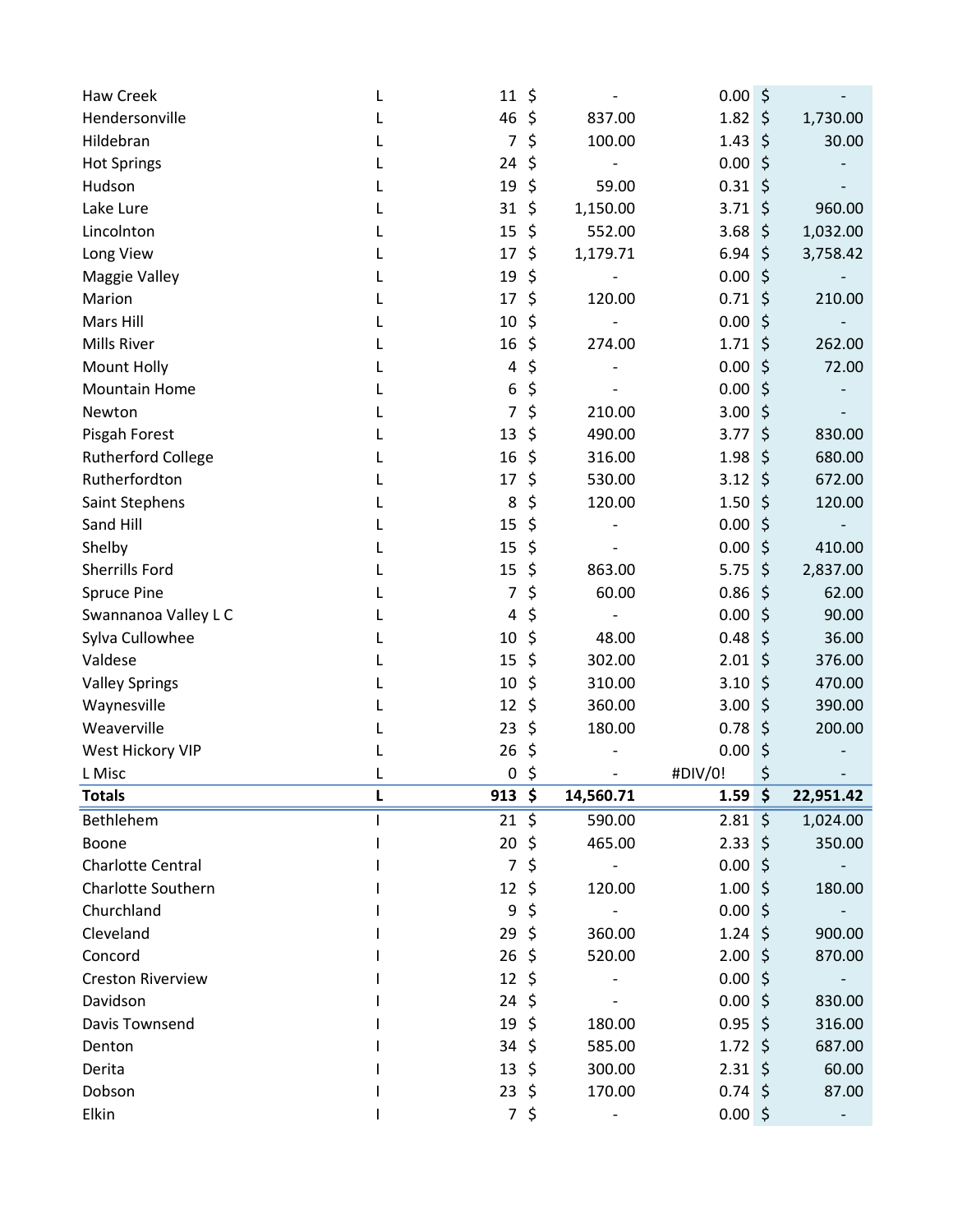| \$<br>\$<br>130.00<br>Fair Grove<br>13<br>1.00 <sub>1</sub>             | 240.00    |
|-------------------------------------------------------------------------|-----------|
| 0.00%<br>16<br>Harrisburg<br>\$                                         | 440.00    |
| \$<br>0.00<br>$\zeta$<br>Hasty<br>1                                     |           |
| \$<br>8<br>0.00<br>$\zeta$<br><b>Hickory Grove</b>                      | 246.00    |
| \$<br>1,186.00<br>2.20<br>\$<br>Kernersville<br>54                      | 1,680.00  |
| \$<br>16<br>1.28<br>$\zeta$<br>204.00<br>King                           | 200.00    |
| 0.00<br>19<br>\$<br>$\zeta$<br>Lake Norman L C                          | 834.00    |
| \$<br>0.52<br>$\zeta$<br>Lexington Downtown<br>21<br>110.00             | 652.00    |
| 15<br>\$<br>60.00<br>0.40<br>\$<br>Linwood                              | 492.00    |
| \$<br>0.00%<br>Midway<br>11                                             | 216.00    |
| Mint Hill<br>29<br>\$<br>720.00<br>2.48<br>$\zeta$                      | 44.00     |
| \$<br>Mocksville<br>22<br>\$<br>260.00<br>1.18                          | 562.00    |
| \$<br>Mooresville<br>16<br>686.00<br>4.29 \$                            | 3,038.00  |
| \$<br>2.91<br>\$<br><b>Mount Airy</b><br>17<br>495.00                   | 410.00    |
| Mt Pleasant<br>\$<br>2.69<br>$\zeta$<br>47<br>1,266.00                  | 530.00    |
| North Charlotte<br>12<br>0.00<br>\$<br>\$                               |           |
| North Davidson<br>18<br>\$<br>2.23<br>\$<br>402.00                      | 1,182.00  |
| North Wilkesboro<br>\$<br>1.64<br>\$<br>41<br>672.00                    | 1,014.00  |
| Odell<br>13<br>\$<br>468.00<br>3.60<br>\$                               | 240.00    |
| Pilot<br>38<br>\$<br>180.00<br>$\zeta$<br>0.47                          | 395.00    |
| Pinnacle<br>0.00<br>14<br>\$<br>\$                                      |           |
| \$<br>Rockwell<br>9<br>290.00<br>3.22<br>$\zeta$                        | 450.00    |
| Salisbury<br>41<br>\$<br>610.00<br>1.49<br>\$                           | 1,404.00  |
| South Iredell<br>\$<br>\$<br>11<br>210.00<br>1.91                       | 290.00    |
| \$<br>542.00<br>2.58<br>$\zeta$<br>21<br>Sparta                         | 288.00    |
| 0.00<br>Taylorsville<br>11<br>\$<br>$\zeta$<br>$\overline{\phantom{a}}$ | 160.00    |
| Thomasville<br>\$<br>360.00<br>$0.69$ \$<br>52                          | 866.00    |
| 4.67<br>Troutman<br>6<br>\$<br>280.00<br>\$                             | 186.00    |
| \$<br>Wallburg<br>13<br>0.00 <sub>1</sub><br>$\zeta$                    |           |
| <b>Walnut Cove</b><br>8<br>\$<br>0.00<br>\$                             | 210.00    |
| \$<br>17<br>172.00<br>1.01<br>\$<br>West Iredell                        | 552.00    |
| $27 \frac{2}{3}$<br>West Jefferson<br>270.00<br>$1.00 \div$             | 400.00    |
| 0.00<br>West Lexington<br>10, 5                                         | 0         |
| Winston Salem Konnoak Hills<br>$14 \; \text{S}$<br>3.06%<br>428.00      | 462.00    |
| $0.83$ \$<br>Winston Salem Twin City Host<br>24<br>\$<br>200.00         |           |
| Yadkinville<br>13<br>\$<br>340.00<br>$2.62 \div$                        | 448.00    |
| I Misc<br>0<br>\$                                                       |           |
| 974 \$<br>$1.42 \div$<br><b>Totals</b><br>п<br>13,831.00                | 23,571.00 |
| Aberdeen<br>$\mathsf O$<br>$24 \;$ \$<br>0.00%                          | 300.00    |
| <b>Alamance Community</b><br>17<br>\$<br>290.00<br>$1.71 \;$ \$<br>0    | 630.00    |
| Albemarle<br>$14 \;$ \$<br>111.00<br>$0.79$ \$<br>O                     |           |
| $6.525$ \$<br><b>Archdale Trinity</b><br>8<br>522<br>O                  |           |
| Asheboro<br>18, 5<br>306.00<br>$1.70 \pm$<br>O                          | 465.00    |
| <b>Biscoe</b><br>0.00%<br>14<br>\$<br>O                                 |           |
| Broadway<br>0.00%<br>O<br>$26 \; \zeta$                                 | 342.00    |
| Candor<br>$0.00$ \$<br>$15 \; \xi$<br>O                                 | 180.00    |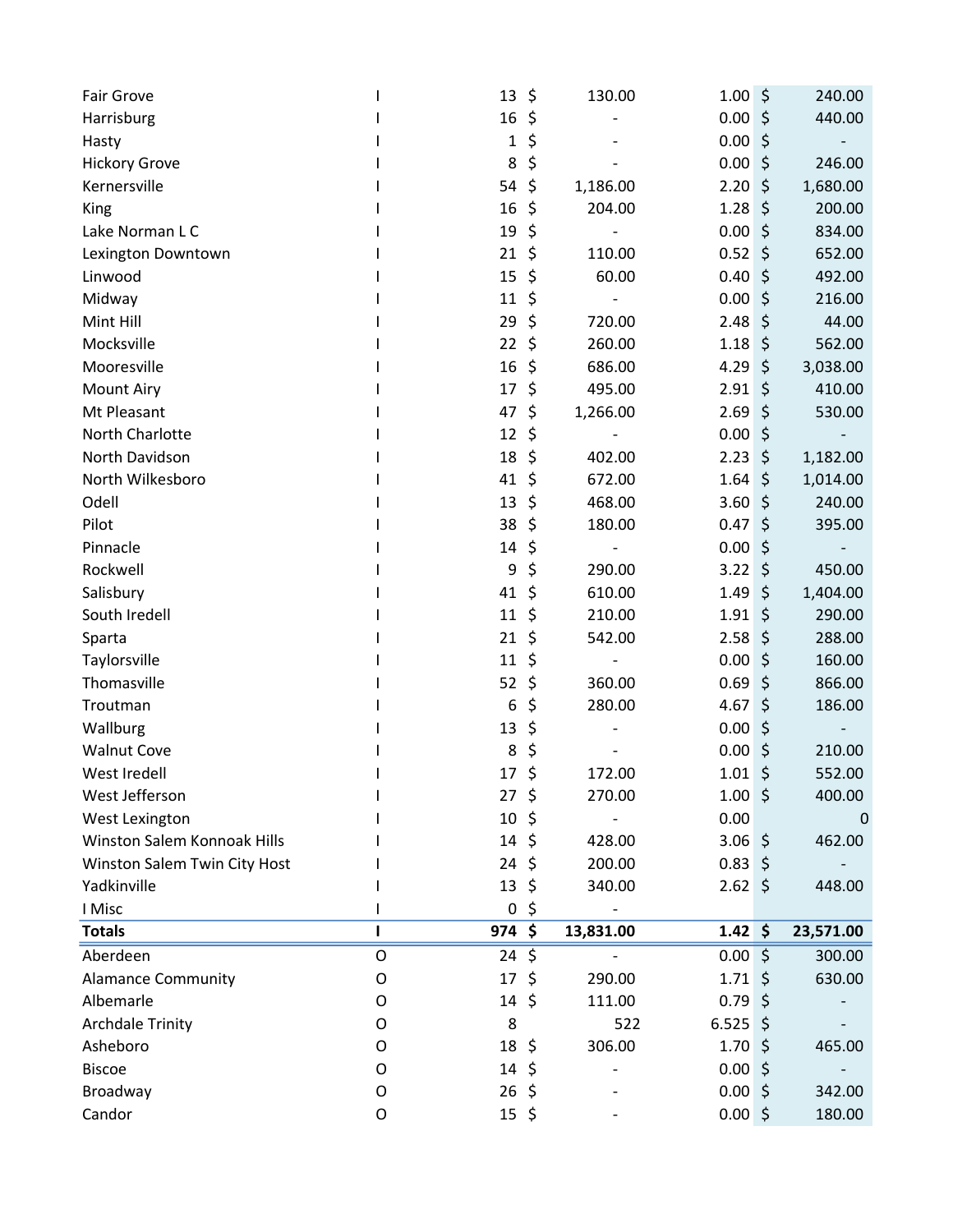| Carrboro                           | 0 | 3               | \$             | 0.00               | \$      |           |
|------------------------------------|---|-----------------|----------------|--------------------|---------|-----------|
| Coleridge                          | O | 15              | \$             | 0.00%              |         | 120.00    |
| Creedmoor                          | O | 8               | \$             | 0.00               | $\zeta$ |           |
| Durham                             | 0 | 69              | \$<br>1,153.57 | 1.67               | $\zeta$ | 720.00    |
| Eden                               | O | 27              | \$<br>3,310.00 | 12.26              | $\zeta$ | 870.00    |
| Ellerbe                            | O | 18              | \$<br>70.00    | 0.39               | \$      |           |
| Farmer                             | O | 21              | \$             | 0.00               | \$      |           |
| Gibsonville                        | O | 12              | \$             | 0.00               | $\zeta$ |           |
| Goldston                           | 0 | 28              | \$<br>834.00   | 2.98               | $\zeta$ | 1,338.00  |
| <b>Grays Chapel</b>                | O | 26              | \$<br>174.00   | 0.67               | \$      | 340.00    |
| <b>Greater Monroe</b>              | O | 6               | \$<br>170.00   | 2.83               | \$      | 400.00    |
| Greensboro                         | O | 53              | \$<br>1,320.00 | 2.49               | $\zeta$ | 900.00    |
| <b>Greensboro Gate City</b>        | O | 14              | \$<br>420.00   | 3.00               | $\zeta$ | 420.00    |
| <b>Greensboro Hamilton Lakes</b>   | O | 24              | \$<br>720.00   | 3.00               | \$      | 750.00    |
| <b>Guilford County Women Cyber</b> | O | 40              | \$<br>140.00   | 0.35               | $\zeta$ | 618.00    |
| Hamlet                             | O | 23              | \$<br>308.00   | 1.34               | $\zeta$ | 500.00    |
| <b>High Point</b>                  | O | 23              | \$<br>650.00   | 2.83               | $\zeta$ | 510.00    |
| <b>Indian Trail</b>                | O | 13              | \$<br>184.00   | 1.42               | $\zeta$ | 110.00    |
| Jamestown                          | O | 12              | \$<br>1,122.00 | 9.35               | \$      | 1,281.00  |
| Julian                             | O | 10              | \$<br>156.00   | 1.56               | $\zeta$ | 220.00    |
| Liberty                            | O | 13              | \$<br>324.00   | 2.49               | $\zeta$ |           |
| Madison                            | 0 | 11              | \$             | 0.00               | $\zeta$ | 395.00    |
| Mayodan                            | O | 5               | \$             | 0.00               | \$      |           |
| Mc Leansville                      | O | 23              | \$<br>390.00   | 1.70               | \$      | 1,159.00  |
| Moncure                            | O | 15              | \$<br>250.00   | 1.67               | $\zeta$ |           |
| <b>Mount Gilead</b>                | O | 28              | \$             | 0.00               | \$      |           |
| North Moore                        | 0 | 29              | \$             | 0.00%              |         |           |
| Norwood                            | O | 15              | \$<br>490.00   | 3.27               | \$      | 462.00    |
| Oak Ridge                          | O | 14              | \$             | 0.00               | \$      | 410.00    |
| Oakboro                            | 0 | 13              | \$<br>188.00   | 1.45               | \$      | 116.00    |
| Oxford                             | O | 26              | \$<br>702.00   | 2.70               | \$      | 740.00    |
| Pleasant Garden                    | 0 | $22 \div$       | 450.00         | $2.05 \div$        |         | 760.00    |
| Reidsville                         | 0 | 33 <sup>5</sup> | 708.00         | $2.15$ \$          |         | 660.00    |
| Rockingham                         | 0 | 17              | \$<br>300.00   | $1.76 \;$ \$       |         | 290.00    |
| Sanford                            | O | 79              | \$<br>1,510.00 | $1.91 \;$ \$       |         | 1,234.00  |
| Siler City                         | 0 | 24              | \$<br>710.00   | $2.96$ \$          |         | 992.00    |
| South Chatham L C                  | O | 10              | \$             | 0.00%              |         | 221.00    |
| Troy                               | O | 18, 5           |                | 0.00               |         | 346       |
| Unionville                         | 0 | $23 \;$ \$      | 393.00         | $1.71 \;$ \$       |         | 110.00    |
| Vass                               | O | 39              | \$<br>1,200.00 | 3.08%              |         |           |
| Wadesboro                          | O | 9               | \$<br>1,332.00 | 14.80 \$           |         | 914.00    |
| Waxhaw                             | O | 21, 5           | 552.00         | $2.63$ \$          |         | 454.00    |
| West Montgomery L C                | O | $11 \;$ \$      |                | 0.00%              |         |           |
| <b>West Stanly</b>                 | O | $21 \;$ \$      | 430.00         | $2.05$ \$          |         | 320.00    |
| Wingate                            | O | 15              | \$<br>534.00   | $3.56$ \$          |         | 290.00    |
| O Misc                             | O | $\mathbf 0$     | \$<br>21.00    | #DIV/0!            | \$      | 840.00    |
| <b>Totals</b>                      | O | $1115$ \$       | 22,444.57      | $2.01 \, \text{S}$ |         | 22,125.00 |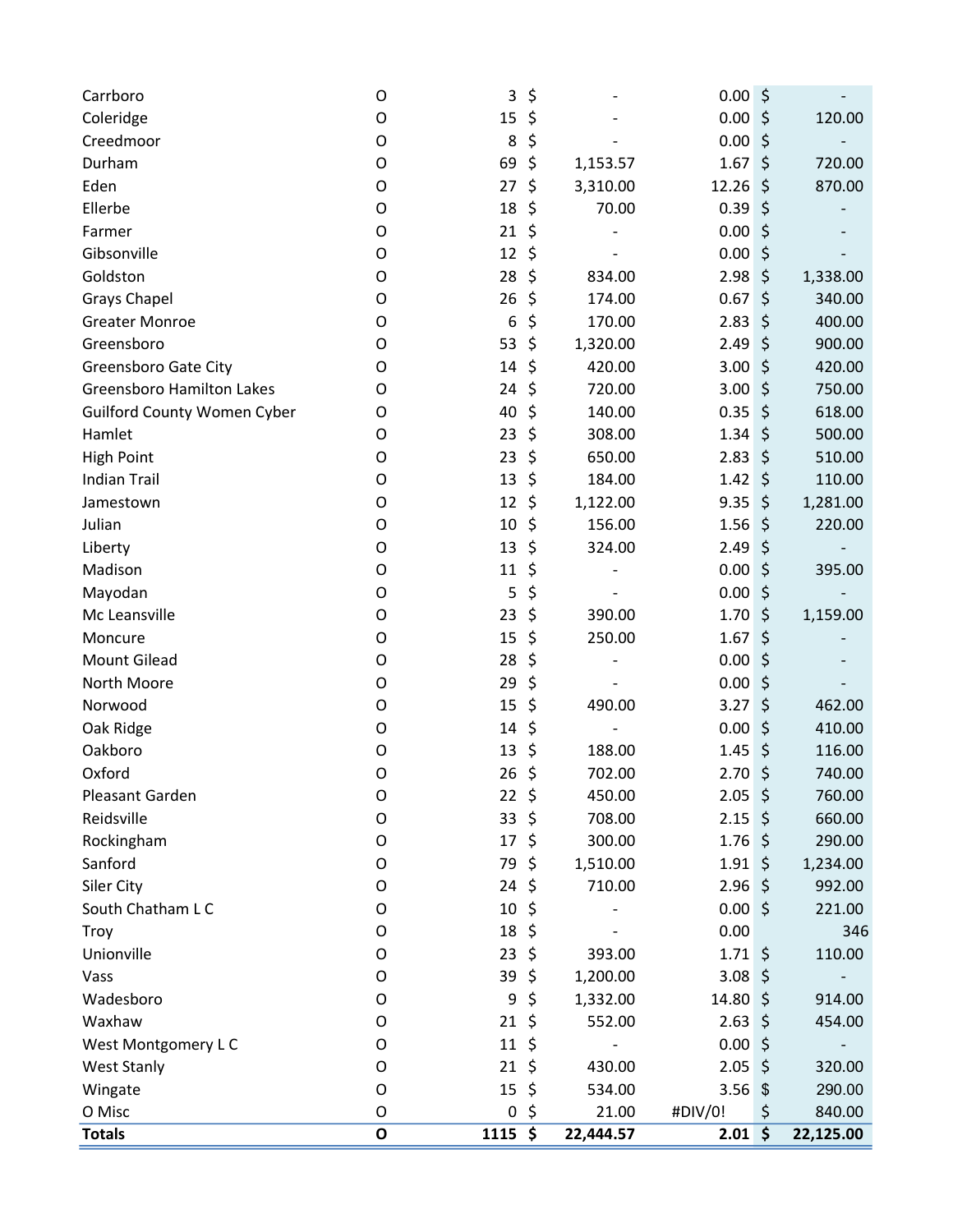| Anderson Creek                | N | 37               | \$       |          | 0.00             | \$      |                          |
|-------------------------------|---|------------------|----------|----------|------------------|---------|--------------------------|
| Angier                        | N | 18               | \$       |          | 0.00             | \$      |                          |
| Aurora                        | N | 14               | \$       | 270.00   | 1.93             | $\zeta$ | 230.00                   |
| <b>Bath</b>                   | N | 16               | \$       | 184.00   | 1.15             | $\zeta$ |                          |
| <b>Beaufort</b>               | N | 36               | \$       | 280.00   | 0.78             | $\zeta$ |                          |
| Benson                        | N | 33               | \$       |          | 0.00             | $\zeta$ | 540.00                   |
| <b>Buies Creek</b>            | N | 8                | \$       |          | 0.00             | $\zeta$ |                          |
| <b>Burgaw</b>                 | N | 14               |          | 264      | 1.885714286      | $\zeta$ | 396.00                   |
| Calabash                      | N | 27               | \$       | 674.00   | 2.50             | \$      | 710.00                   |
| Chadbourn                     | N | 8                | \$       |          | 0.00             | $\zeta$ |                          |
| Clarkton                      | N | 14               | \$       | 126.00   | 0.90             | \$      | 251.00                   |
| Clinton                       | N | 18               | \$       |          | 0.00             | $\zeta$ |                          |
| Coats                         | N | 20               | \$       |          | 0.00             | $\zeta$ | 400.00                   |
| Dunn                          | N | 8                | \$       |          | 0.00             | $\zeta$ | 60.00                    |
| Dunn Mary Stewart Community   | N | 10               | \$       | 270.00   | 2.70             | $\zeta$ | 300.00                   |
| Erwin                         | N | 20               | \$       |          | 0.00             | $\zeta$ |                          |
| Faison                        | N | 12               | \$       |          | 0.00             | $\zeta$ |                          |
| Farmville                     | N | 11               | \$       |          | 0.00             | $\zeta$ | 100.00                   |
| <b>Fayetteville Community</b> | N | 18               | \$       |          | 0.00             | $\zeta$ |                          |
| Fayetteville Massey Hill      | N | 61               | \$       |          | 0.00             | $\zeta$ |                          |
| Godwin                        | N | 13               | \$       |          | 0.00             | $\zeta$ | 468.00                   |
| Goldsboro Downtown            | N | 34               | \$       | 717.00   | 2.11             | $\zeta$ | 690.00                   |
| Goldsboro Host                | N | 11               | \$       |          | 0.00             | $\zeta$ | 300.00                   |
| <b>Greenville Host</b>        | N | 10               | \$       |          | 0.00             | \$      | 288.00                   |
| Grifton                       | N | 4                | \$       |          | 0.00             | $\zeta$ | 24.00                    |
| Hampstead                     | N | 8                | \$       | 80.00    | 1.00             | \$      | 175.00                   |
| Hanover                       | N | 5                | \$       |          | 0.00             | $\zeta$ | 108.00                   |
| Jacksonville Host             | N | 16               | \$       | 222.00   | 1.39             | \$      | 50.00                    |
| Jacksonville New River        | N | 9                | \$       |          | 0.00             | $\zeta$ | 230.00                   |
| Jones County                  | N | 8                | \$       | 130.00   | 1.63             | \$      |                          |
| Kenansville                   | N | 12               | \$       |          | 0.00             | \$      |                          |
| Kinston                       | N | 27               | \$       | 622.00   | $2.30$ \$        |         | 812.00                   |
| Kinston Ram Neuse             | N | 17               | \$       |          | $0.00$ \$        |         | 610.00                   |
| Lake Waccamaw                 | N | $12 \; \text{S}$ |          | 423.00   | $3.53 \; \simeq$ |         | 300.00                   |
| Lillington                    | N | 9                | \$       |          | 0.00%            |         | 90.00                    |
| Lumberton                     | N | $23 \; \zeta$    |          | 3,410.00 | $14.83 \; \zeta$ |         | 3,760.00                 |
| Maxton                        | N | 11               | \$       |          | 0.00%            |         |                          |
| <b>Mount Olive</b>            | N | 5                | \$       |          | $0.00$ \$        |         | 170.00                   |
| New Bern                      | N | 18               | \$       | 250.00   | $1.39$ \$        |         | 530.00                   |
| <b>New Bern Twin Rivers</b>   | N | $16 \; \text{S}$ |          | 684.00   | 4.28 \$          |         | 545.00                   |
| Oak Island L C                | N | $12 \; \text{S}$ |          | 210.00   | $1.75$ \$        |         | 210.00                   |
| Pembroke                      | N | 38, 5            |          | 750.00   | $1.97$ \$        |         |                          |
| Pikeville                     | N | 18, 5            |          |          | 0.00%            |         | 370.00                   |
| Pine Level                    | N | 27               | \$       |          | 0.00%            |         | 780.00                   |
| Princeton                     | N | 12, 5            |          | 100.00   | $0.83$ \$        |         | 194.00                   |
| Rowland                       | N |                  | $6\;$ \$ |          | $0.00$ \$        |         | $\overline{\phantom{a}}$ |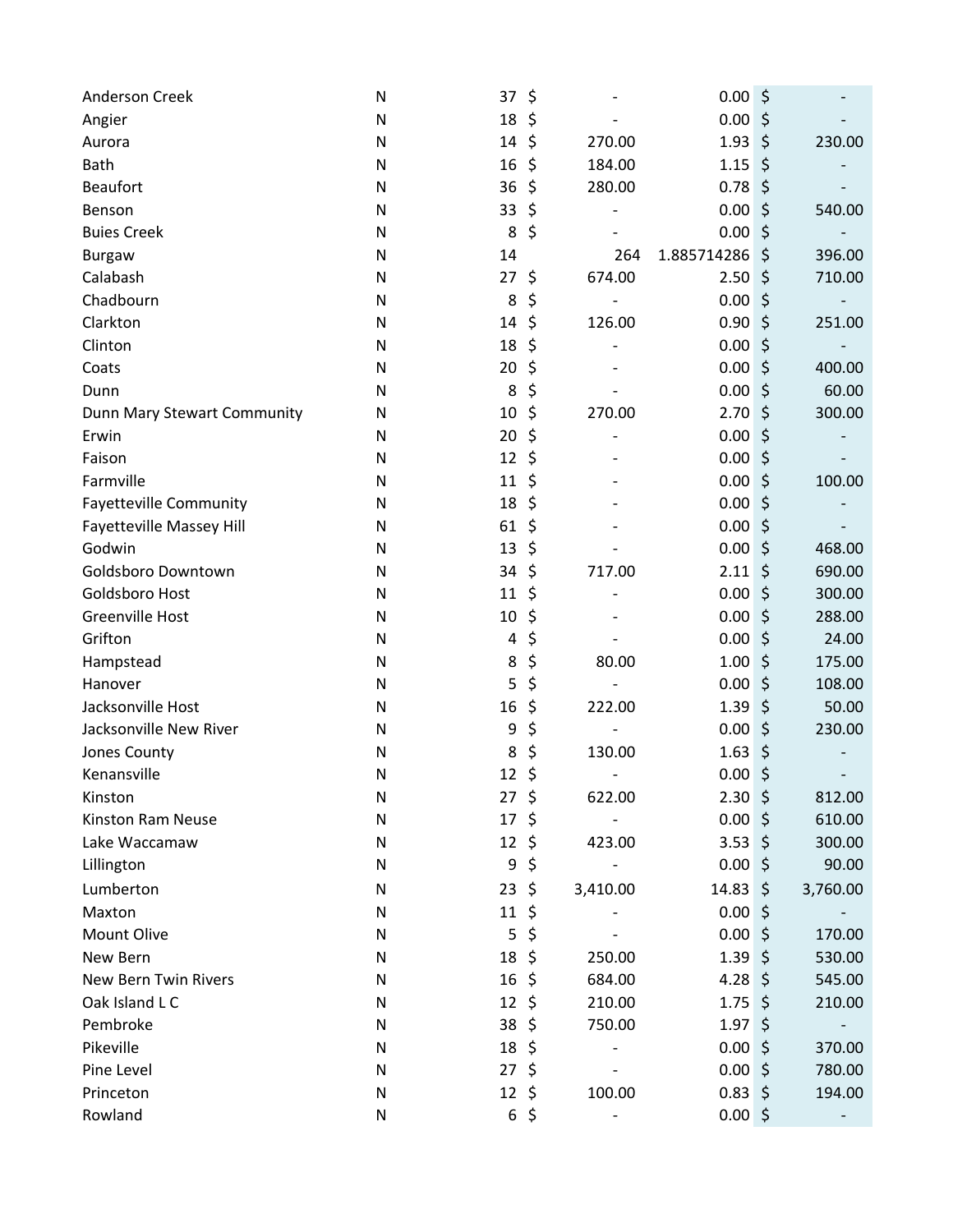| Saint Pauls                      | N                         | 9                | \$      |           | 0.00%             |         | 120.00    |
|----------------------------------|---------------------------|------------------|---------|-----------|-------------------|---------|-----------|
| Selma                            | N                         | 16               | \$      |           | 0.00              |         | 208       |
| Shallotte                        | $\mathsf{N}$              | 25               | \$      |           | 0.00%             |         | 410.00    |
| Smithfield                       | N                         | 12               | \$      | 400.00    | 3.33              | $\zeta$ | 370.00    |
| Snow Hill                        | $\mathsf{N}$              | 10               | \$      | 130.00    | $1.30 \div$       |         | 310.00    |
| Southeastern NC Eyecare Interest | N                         | 6                | \$      |           | 0.00              | $\zeta$ |           |
| Southport                        | N                         | 52               | \$      |           | 0.00              | $\zeta$ | 1,500.00  |
| <b>Western Harnett</b>           | N                         | 67               | \$      | 2,079.00  | $3.10 \div$       |         | 1,582.00  |
| Wilmington                       | N                         | 33               | \$      | 540.00    | $1.64 \;$ \$      |         |           |
| N Misc                           | N                         | $\pmb{0}$        | \$      |           | #DIV/0!           |         |           |
| <b>Totals</b>                    | $\boldsymbol{\mathsf{N}}$ | $1014$ \$        |         | 12,815.00 | $1.26 \; \simeq$  |         | 18,191.00 |
| Apex                             | $\sf S$                   | 41               | \$      | 1,310.00  | 3.20%             |         | 1,200.00  |
| <b>Bunn Cert</b>                 | S                         | 22               | \$      |           | 0.00%             |         |           |
| Cary                             | S                         | 11               | \$      |           | $0.00$ \$         |         | 370.00    |
| Columbia                         | S                         | 13               | \$      | 120.00    | 0.92              | \$      | 216.00    |
| Currituck                        | S                         | $\overline{7}$   | \$      |           | 0.00              | $\zeta$ |           |
| Edenton                          | S                         | 27               | \$      | 1,324.00  | 4.90 \$           |         | 871.00    |
| Elizabeth City River City        | S                         | 16               | \$      | 105.00    | 0.66              | \$      | 515.00    |
| Enfield                          | S                         | 16               | \$      |           | 0.00%             |         |           |
| <b>First Flight</b>              | S                         | 20               | \$      | 676.00    | $3.38\frac{1}{2}$ |         | 305.00    |
| Franklinton                      | S                         | 12               | \$      | 274.00    | 2.28              | \$      | 652.00    |
| <b>Fuquay Varina</b>             | S                         | 36               |         | 1251      | 3.48              | \$      | 2,314.50  |
| Garner                           | S                         | 20               |         |           | #VALUE!           | \$      | 245.00    |
| <b>Gates County</b>              | S                         | 13               | \$      | 592.00    | 4.55              | \$      | 550.00    |
| Henderson                        | S                         | 9                | \$      | 120.00    | 1.33              | \$      | 30.00     |
| Hertford                         | S                         | 10               | \$      |           | 0.00              | $\zeta$ |           |
| Jackson                          | S                         | 11               | \$      | 280.00    | 2.55              | \$      | 390.00    |
| Knightdale                       | S                         | 8                | \$      |           | 0.00              | \$      |           |
| Lake Gaston                      | S                         | 60               | \$      | 1,950.00  | 3.25              | $\zeta$ | 1,950.00  |
| Littleton                        | S                         | 32               | \$      |           | 0.00              | $\zeta$ |           |
| Louisburg                        | S                         | 14               | \$      | 390.00    | 2.79              | $\zeta$ | 502.00    |
| Lower Currituck                  | S                         | 6                | \$      |           | 0.00%             |         |           |
| Lucama                           | S                         | 10               | $\zeta$ |           | 0.00%             |         | 72.00     |
| Manteo                           | S                         | 24               | \$      | 720.00    | 3.00%             |         |           |
| Murfreesboro                     | S                         | 7                | \$      |           | $0.00$ \$         |         |           |
| Nags Head                        | S                         | 1                | \$      |           | 0.00%             |         |           |
| Nashville                        | S                         | 20               | \$      | 90.00     | $0.45 \; \xi$     |         | 916.00    |
| Pilot L C                        | S                         | 27               | \$      |           | 0.00%             |         | 780.00    |
| Plymouth                         | S                         | 12               | \$      |           | 0.00%             |         |           |
| Raleigh Downtown                 | S                         | 18               | \$      | 540.00    | 3.00%             |         |           |
| Raleigh Host                     | S                         | 50               | \$      | 460.00    | $0.92 \leq$       |         | 740.00    |
| Raleigh North Raleigh            | S                         | 35               | \$      | 910.00    | 2.60%             |         | 1,120.00  |
| Raleigh Southeast                | S                         | 16               | \$      |           | 0.00%             |         |           |
| Roanoke Rapids                   | S                         | 33               | \$      |           | 0.00%             |         |           |
| Rocky Hock                       | S                         | 25               | \$      | 1,750.00  | 7.00%             |         | 922.00    |
| Rocky Mount Evening              | S                         | $11 \; \text{S}$ |         | 216.00    | $1.96$ \$         |         | 276.00    |